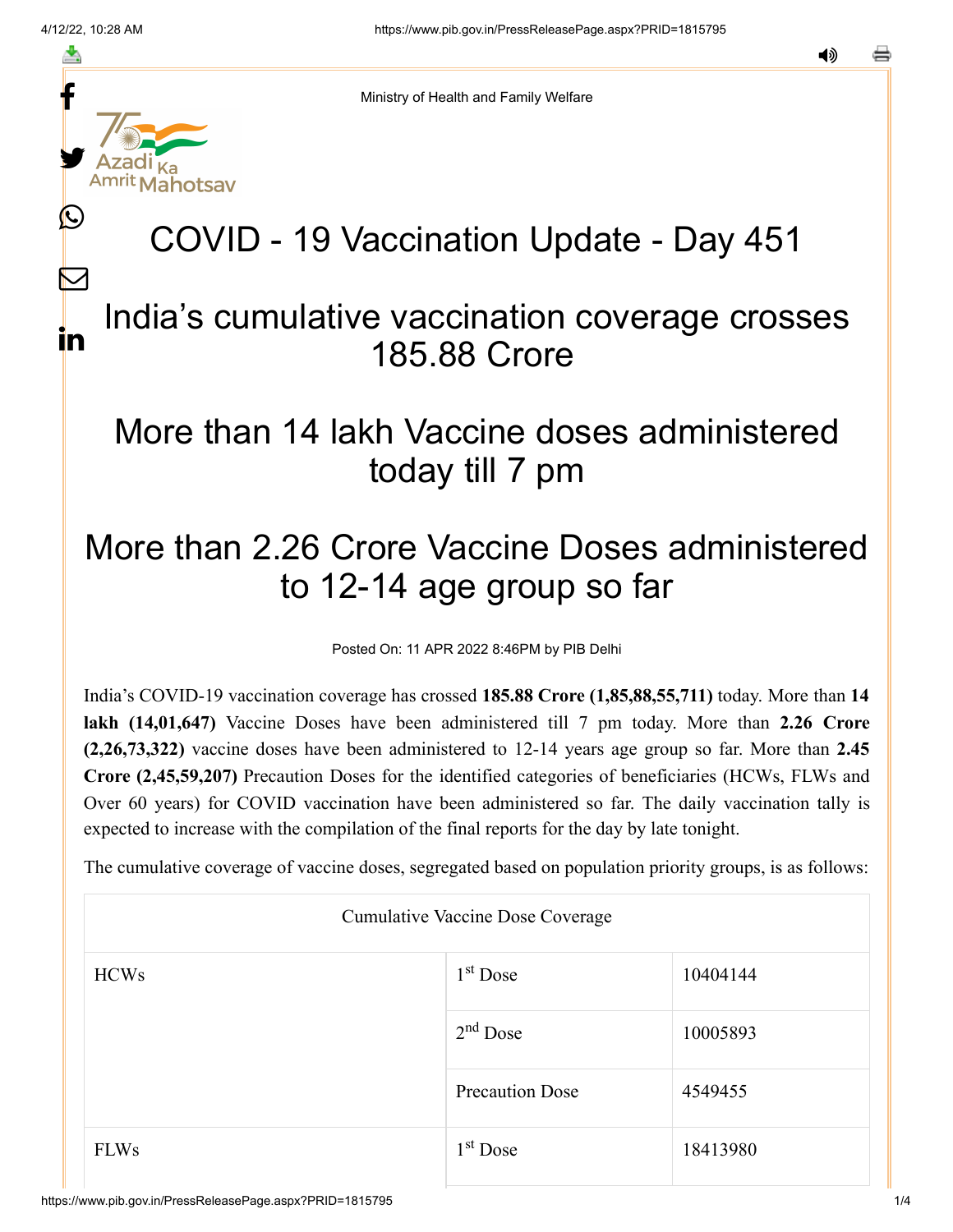| f                                                                                                                                       | $2nd$ Dose             | 17521888   |
|-----------------------------------------------------------------------------------------------------------------------------------------|------------------------|------------|
|                                                                                                                                         | <b>Precaution Dose</b> | 7036909    |
| Age Group 12-14 years<br>$\bigcirc$                                                                                                     | $1st$ Dose             | 22673322   |
| Age Group 15-18 years<br>$\mathcal{R}% _{T}=\mathcal{R}_{T}\!\left( a,b\right) ,\ \mathcal{R}_{T}=\mathcal{R}_{T}\!\left( a,b\right) ,$ | $1st$ Dose             | 57694896   |
| in                                                                                                                                      | $2nd$ Dose             | 39744639   |
| Age Group 18-44 years                                                                                                                   | $1st$ Dose             | 555089985  |
|                                                                                                                                         | $2nd$ Dose             | 470648623  |
|                                                                                                                                         | <b>Precaution Dose</b> | 8582       |
| Age Group 45-59 years                                                                                                                   | 1 <sup>st</sup> Dose   | 202826732  |
|                                                                                                                                         | $2nd$ Dose             | 186388898  |
|                                                                                                                                         | <b>Precaution Dose</b> | 27846      |
| Over 60 years                                                                                                                           | $1st$ Dose             | 126796143  |
|                                                                                                                                         | $2nd$ Dose             | 116087361  |
|                                                                                                                                         | <b>Precaution Dose</b> | 12936415   |
| Cumulative 1 <sup>st</sup> dose administered                                                                                            |                        | 993899202  |
| Cumulative 2 <sup>nd</sup> dose administered                                                                                            |                        | 840397302  |
| <b>Precaution Dose</b>                                                                                                                  |                        | 24559207   |
| Total                                                                                                                                   |                        | 1858855711 |

Today's achievement in the vaccination exercise, segregated by population priority groups, is as follows: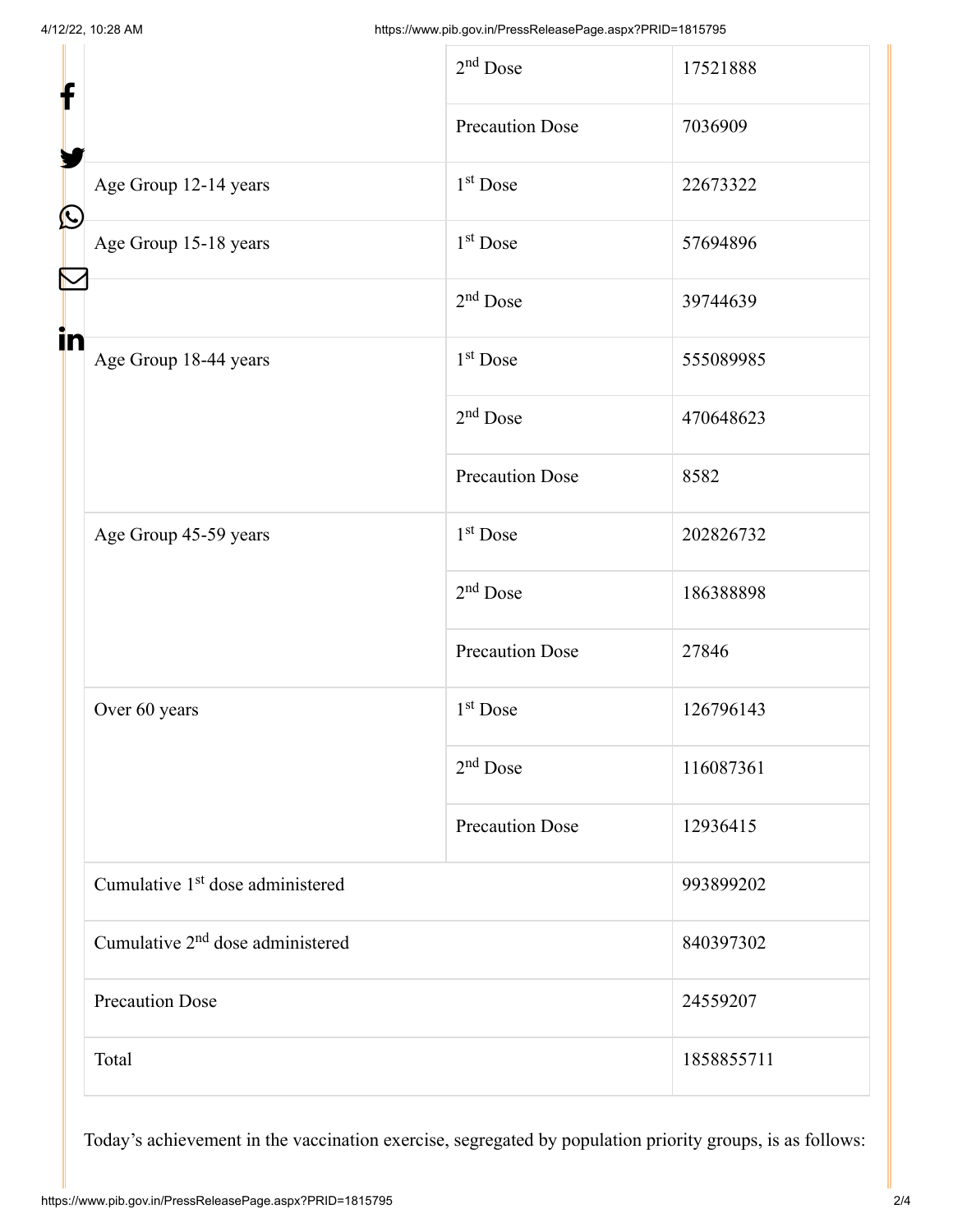| f                 | Date: 11 <sup>th</sup> April, 2022 (451 <sup>st</sup> Day) |                        |        |
|-------------------|------------------------------------------------------------|------------------------|--------|
|                   | $\rm HCWs$                                                 | $1st$ Dose             | 38     |
|                   |                                                            | $2nd$ Dose             | 591    |
| $\mathbf{\Omega}$ |                                                            | Precaution Dose        | 11554  |
| in                | ${\rm FLWs}$                                               | $1st$ Dose             | 50     |
|                   |                                                            | $2nd$ Dose             | 1042   |
|                   |                                                            | <b>Precaution Dose</b> | 22444  |
|                   | Age Group 12-14 years                                      | $1st$ Dose             | 401191 |
|                   | Age Group 15-18 years                                      | $1st$ Dose             | 42787  |
|                   |                                                            | $2nd$ Dose             | 132565 |
|                   | Age Group 18-44 years                                      | $1st$ Dose             | 36282  |
|                   |                                                            | $2nd$ Dose             | 409875 |
|                   |                                                            | <b>Precaution Dose</b> | 6025   |
|                   | Age Group 45-59 years                                      | $1st$ Dose             | 5315   |
|                   |                                                            | $2nd$ Dose             | 98101  |
|                   |                                                            | <b>Precaution Dose</b> | 20729  |
|                   | Over 60 years                                              | 1 <sup>st</sup> Dose   | 3772   |
|                   |                                                            | $2nd$ Dose             | 54714  |
|                   |                                                            | <b>Precaution Dose</b> | 154572 |